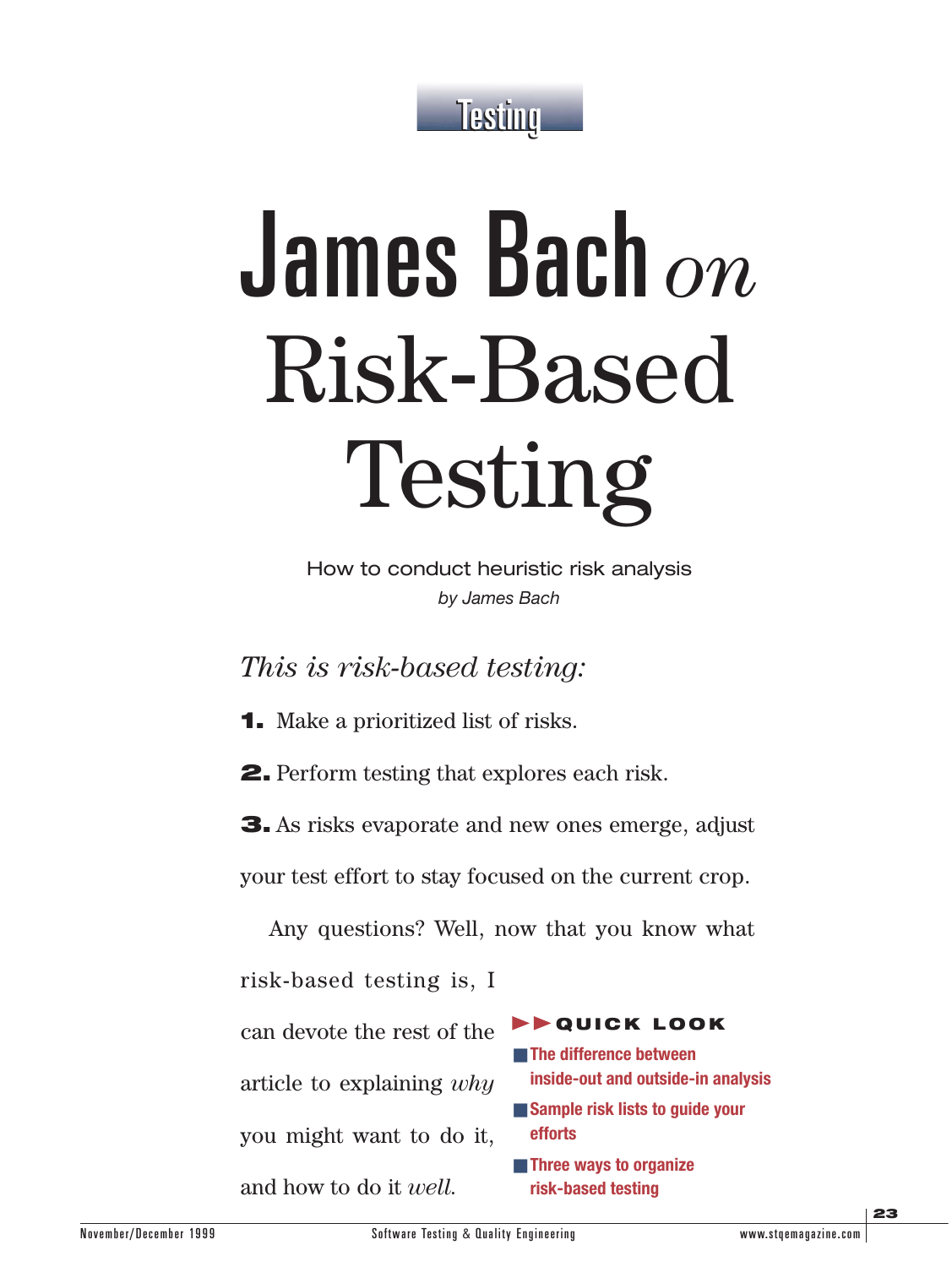# **Why Do Risk-Based Testing?**

As a tester, there are certain things you must do. Those things vary depending on the kind of project you're on, your industry niche, and so on. But no matter what else you do, your job includes finding important problems in the product. Risk is a problem that might happen. The magnitude of a risk is a joint function of the likelihood and impact of the problem—the more *likely* the problem is to happen, and the more *impact* it will have if it happens, the higher the risk associated with that problem. Thus, testing is motivated by risk. If you accept this premise, you might well wonder how the term "risk-based testing" is not merely redundant. Isn't all testing risk-based?

To answer that, look at food. We all have to eat to live. But it would seem odd to say that we do "food-based living." Under normal circumstances, we don't think of ourselves as living from meal to meal. Many of us don't keep records of the food we eat, or carefully associate our food with our daily activities. However, when we are prone to eat too much, or we suffer food allergies, or when we are in danger of running out of food, then we may well plan our lives explicitly around our next meal. It is the same with risk and testing.

Just because testing is motivated by risk does not mean that explicit accounting of risks is required in order to organize a test process. Standard approaches to testing are implicitly designed to address risks. You may manage those risks just fine by organizing the tests around functions, requirements, structural components, or even a set of predefined tests that never change. This is especially true if the risks you face are already well understood or the total risk is not too high.

If you want higher confidence that you are testing the right things at the right time, risk-based testing can help. It focuses and justifies test effort in terms of the mission of testing itself. Use it when other methods of organizing your effort demand more time or resources than you can afford.

If you are responsible for testing a product where the impact of failure is extremely high, you might want to use a rigorous form of risk analysis. Such methods apply statistical models and/or comprehensively analyze hazards and failure modes. I've never been on a project where we felt the cost of rigorous analysis was justified, so all I know about it is what I've read. One well-written and accessible book on this subject is *Safety-Critical Computer Systems* by Neil Storey. There is also a technique of statistically justified testing taught by John Musa in his book *Software Reliability Engineering*.

There is another sort of risk analysis about which relatively little has been written. This kind of analysis is always available to you, no calculator required. I call it *heuristic risk analysis.*

## **Heuristic Analysis**

A heuristic method for finding a solution is *a useful method that doesn't always work.* This term goes back to Greek philosophers, but George Polya introduced it into modern usage in his classic work *How to Solve It.* Polya writes, "Heuristic reasoning is reasoning not regarded as final and strict but as provisional and plausible only, whose purpose is to discover the solution of the present problem."

Heuristics are often presented as a checklist of open-

ended questions, suggestions, or guidewords. A heuristic checklist is not the same as a checklist of actions that you might include as "steps to reproduce" in a bug report. Its purpose is not to control your actions, but to help you consider more possibilities and interesting aspects of the problem. For a wonderful set of heuristics for developing software requirements, see *Exploring Requirements: Quality Before Design*, by Don Gause and Gerald M. Weinberg.

# **Two Approaches to Analysis**

Let's look at some heuristics for exploring software risk. I think of risk analysis as either "inside-out" or "outside-in." These are complementary approaches, each with its own strengths.

#### **INSIDE-OUT**

Begin with details about the situation and identify risks associated with them. With this approach, you study a product and repeatedly ask yourself "What can go wrong here?" More specifically, for each part of the product, ask these three questions:

- **Vulnerabilities** What weaknesses or possible failures are there in this component?
- **Threats** What inputs or situations could there be that might exploit a vulnerability and trigger a failure in this component?
- **Victims** Who or what would be impacted by potential failures and how bad would that be?

This approach requires substantial technical insight, but not necessarily *your* insight. The times I've been most successful with inside-out risk analysis were when making "stone soup" with a developer. I brought the stones (the heuristics); he brought the soup (the facts).

Here's what that looks like: In a typical analysis session we find an empty conference room that has a big whiteboard. I ask "How does this feature work?" The developer then draws a lot of scrunched boxes, wavy arrows, crooked cylinders, and other semi-legible symbology on the board. As he draws, he narrates the internal workings of the product. Meanwhile, I try to simulate the mechanism in my head as fast as the developer describes it. When I think I understand the process or understand how to test it, I explain it back to him. The whiteboard is an important prop because I get confused easily as I'm assimilating all the information. When I lose the thread of the explanation, I can scowl mysteriously, point to any random part of the diagram, and say something like "I'm still not clear on how this part works."

As I come to understand the mechanism, I look for potential vulnerabilities, threats, and victims. More precisely, I make the *developer* look for them with questions such as:

- *[pointing at a box*] What if the function in this box fails?
- Can this function ever be invoked at the wrong time?
- [*pointing at any part of the diagram*] What error checking do you do here?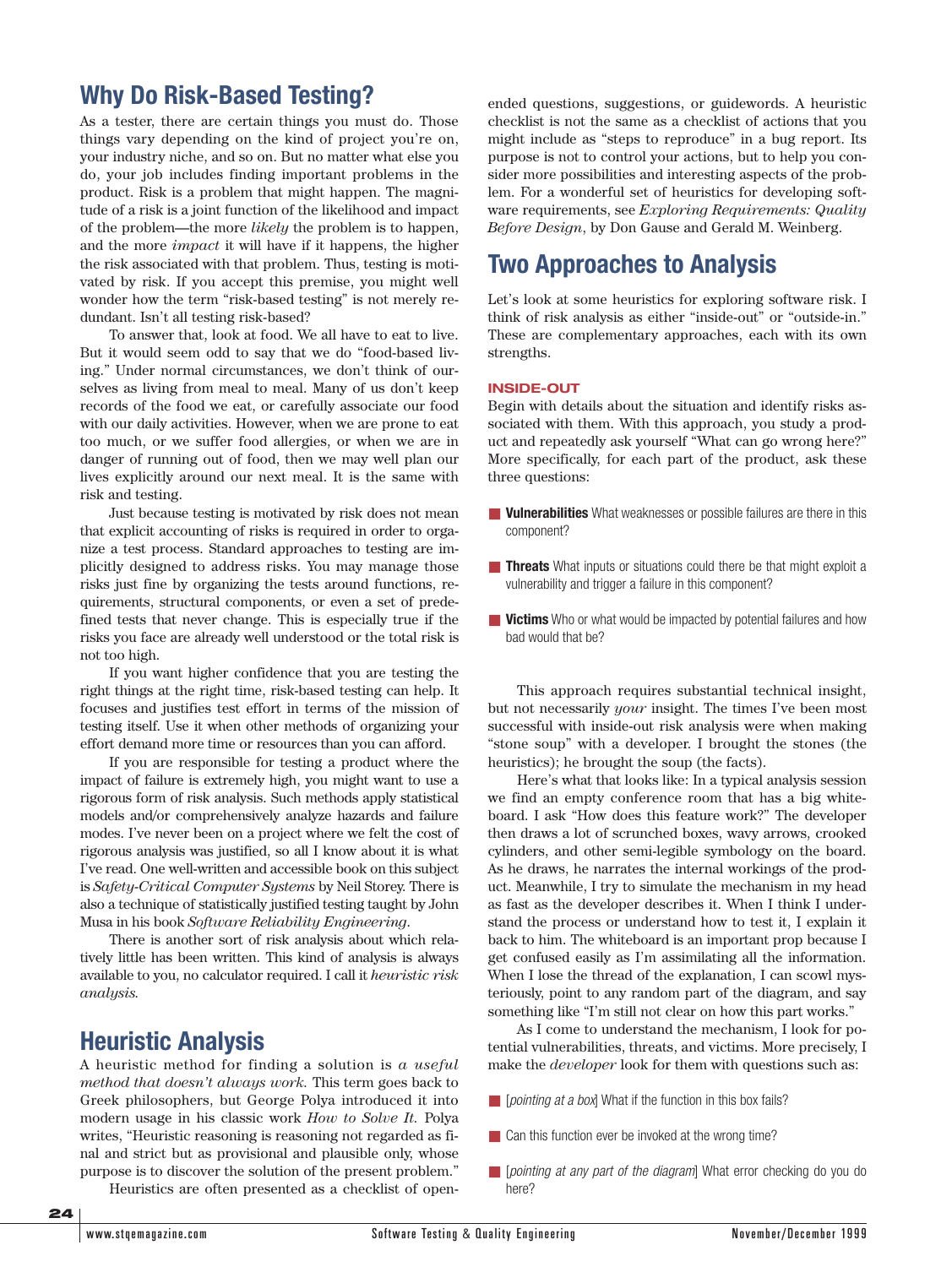- [pointing at an arrow] What exactly does this arrow mean? What would happen if it were broken?
- [*pointing at a data flow*] If the data going from here to there were somehow corrupted, how would you know? What would happen?
- What's the biggest load this process can handle?
- What external components, services, states, or configurations does this process depend upon?
- Can any of the resources or components diagrammed here be tampered with or influenced by any other process?
- Is this a complete picture? What have you left out?
- How do you test this as you're putting it together?
- What are you most worried about? What do you think I should test?

This is not a complete list of questions, but it's a good start. Meanwhile, as the developer talks, I listen for whether he is operating on faith or on facts. I listen for any uncertainty or concern in his voice, hesitations, or a choice of words that may indicate that he has not thought through the whole problem of requirements, design, or implementation. Confusion or ambiguity suggests potential risk. When we identify a risk, we also talk about how I might test so as to evaluate and manage that risk.

A session like this lasts about an hour, usually—and I leave with an understanding of the feature, as well as a list of specific risks and associated test strategies. The tests I perform as a result of that conversation serve not only to focus on the risks, but also to refute or corroborate the developer's story about the product.

There are wonderful advantages to this approach, but it requires effective communication skills on the part of the developer and tester, and a willingness to cooperate with each other. You can perform this analysis without the developer, but then you have the whole burden of studying, modeling, and analyzing the system by yourself.

Inside-out is a direct form of risk analysis. It asks "What risks are associated with this thing?" Inside-out is the opposite of the outside-in approach, which asks "What things are associated with this kind of risk?"

#### **OUTSIDE-IN**

Begin with a set of potential risks and match them to the details of the situation. This is a more general approach than inside-out, and somewhat easier. With this approach, you consult a predefined list of risks and determine whether they apply here and now. The predefined list may be written down, or it may be something burned into your head by the flames of past experience. I use three kinds of lists: quality criteria categories, generic risk lists, and risk catalogs.

**Quality Criteria Categories** These categories are designed to evoke different kinds of requirements. What would happen if the requirements associated with any of these categories were not met? How much effort is justified in testing to assure they are met to a "good enough"

#### standard?

- **Capability** Can it perform the required functions?
- Reliability Will it work well and resist failure in all required situations?
- **Usability** How easy is it for a real user to use the product?
- **Performance** How speedy and responsive is it?
- **Installability** How easily can it be installed onto its target platform?
- **Compatibility** How well does it work with external components and configurations?
- **Supportability** How economical will it be to provide support to users of the product?
- **Testability** How effectively can the product be tested?
- **Maintainability** How economical will it be to build, fix, or enhance the product?
- **Portability** How economical will it be to port or reuse the technology elsewhere?
- **Localizability** How economical will it be to publish the product in another language?

I cobbled together this list from various sources including the ISO 9126 standard, Hewlett Packard's FURPS list (Functionality, Usability, Reliability, Performance, Supportability), and a few other sources. There is nothing authoritative about it except that it includes all the areas I've found useful in desktop application testing. I remember this list using the acronym CRUPIC ST*e*MPL. To memorize it, say the acronym out loud and imagine that it's the name of a Romanian hockey player. With a little practice, you'll be able to recall the list any time you need it.

**Generic Risk Lists** Generic risks are risks that are universal to any system. These are my favorite generic risks:

- **Complex** anything disproportionately large, intricate, or convoluted
- **New** anything that has no history in the product
- **Changed** anything that has been tampered with or "improved"
- **Upstream Dependency** anything whose failure will cause cascading failure in the rest of the system
- **Downstream Dependency** anything that is especially sensitive to failures in the rest of the system
- **Critical** anything whose failure could cause substantial damage
- **Precise** anything that must meet its requirements exactly
- **Popular** anything that will be used a lot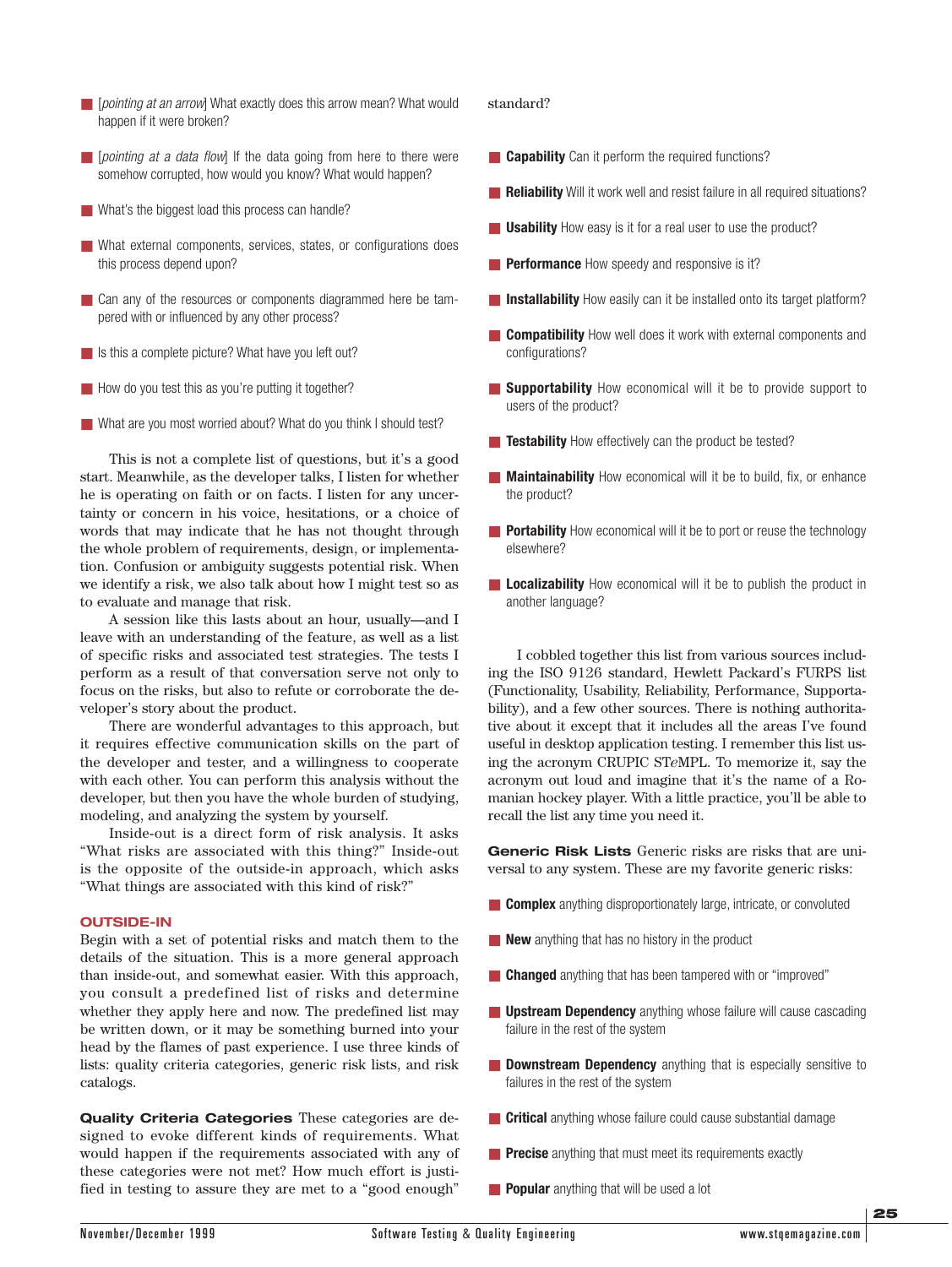- **Strategic** anything that has special importance to your business, such as a feature that sets you apart from the competition
- **Third-party** anything used in the product, but developed outside the project
- **Distributed** anything spread out in time or space, yet whose elements must work together
- **Buggy** anything known to have a lot of problems
- **Recent Failure** anything with a recent history of failure

**Risk Catalogs** A risk catalog is an outline of risks that belong to a particular domain. Each line item in a risk catalog is the end of a sentence that begins with "We may experience the problem that..." Risk catalogs are motivated by testing the same technology pattern over and over again. You can put together a risk catalog just by categorizing the kinds of problems you have observed during testing. Here's an example of part of an installation risk catalog:

(For an example of a very broad risk catalog, see Appendix A of *Testing Computer Software* by Cem Kaner, Jack Falk, and Hung Nguyen.)

#### ■ **Wrong files installed**

temporary files not cleaned up

old files not cleaned up after upgrade

unneeded file installed

needed file not installed

correct file installed in the wrong place

#### ■ **Files clobbered**

older file replaces newer file

user data file clobbered during upgrade

#### ■ Other apps clobbered

file shared with another product is modified

file belonging to another product is deleted

#### ■ **Hardware not properly configured**

Hardware clobbered for other apps

Hardware not set for installed app

#### ■ **Screen saver disrupts install**

■ **No detection of incompatible apps** 

apps currently executing

apps currently installed

- Installer silently replaces or modifies critical files or parame**ters**
- **Install process is too slow**
- **Install process requires constant user monitoring**
- **Install process is confusing**

User interface is unorthodox

User interface is easily misused

Messages and instructions are confusing

You can use these risk lists in a number of ways. Here's one that works for me:

- **1. Decide what component or function you want to analyze.** Are you looking at the whole product, a single component, or a list of components?
- **2. Determine your scale of concern.** I like to use a scale of "normal," "higher," and "lower." Everything is presumed to be a normal risk unless I have reason to believe it's a higher or a lower risk. Use a scale that's meaningful to you, but beware of ambiguous scales, or scales that appear more objective than they really are.
- **3. Gather information (or people with information) about the thing you want to analyze.** Obviously, you need to know something about the situation in order to analyze it. When I'm doing "outside-in" analysis on a product, I gather whatever information is convenient, make a stab at the analysis, then go to the people who are more expert than I and have *them* critique the analysis. Another way to do this is to get all those people in the same room at the same time and do the analysis in that meeting.
- **4. Visit each risk area on each list and determine its importance** in the situation at hand. For each area, ask "Could we have problems in this area? If so, how big is that risk?" Record your impression. Think of specific reasons that support your impression. If you're doing this in a meeting, ask "How do we know that this is or is not a risk? What would we have to know in order to make a better risk estimate?"
- **5. If any other risks occur to you that aren't on the lists, record them.** Special risks are bound to occur to you during this process.
- **6. Record any unknowns, which impact your ability to analyze the risk.** During the process, you will often feel stumped. For example, you might wonder whether a particular component is especially complex. Maybe it's not complex at all. What do you need to know in order to determine that? As you go through the analysis, it helps to make a list of information-gathering "to do" items. At some point, go get that information and update your analysis.
- **7. Double-check the risk distribution.** It's common to end up with a list of risks in which everything is considered to be equally risky. That may indeed be the case. On the other hand, it may be that your distri-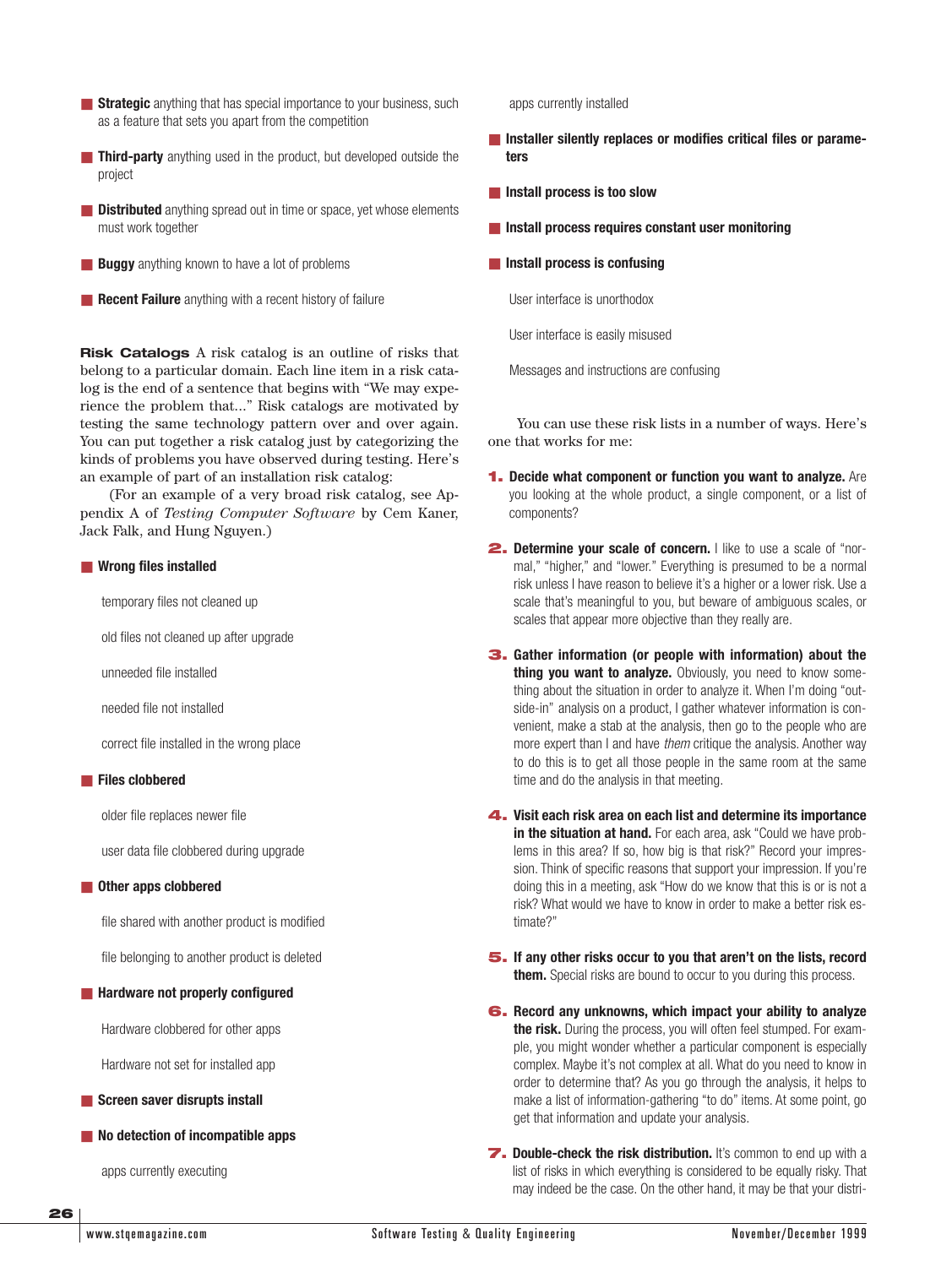bution of concerns is skewed because you're not willing to make tough choices about what to test and what not to test. Whatever distribution of risks you end up with, double-check it by taking a few examples of equal risks and asking whether those risks really *are* equal. Take some examples of risks that differ in magnitude and ask if it really does make sense to spend more time testing the higher risk and less time testing the lower risk. Confirm that the distribution of risk magnitudes feels right.

I recommend including a variety of people from a variety of roles in this analysis. Use people from Technical Support, Development, and Marketing, for instance.

# **Three Ways to Organize Risk-Based Testing**

Whether you employ outside-in, inside-out, or some hybrid approach to doing the analysis, I can suggest three different ways to communicate the risks and organize the testing around those risks: risk watch list, risk/task matrix, or component risk matrix.

#### **RISK WATCH LIST**

This is probably the simplest way to organize risk-based testing. A risk watch list is just a list of risks that you periodically review to ask yourself what your testing has revealed about those issues. If you feel you don't have enough recent information about problems in the product that are associated with a risk, then do some more testing to gather that information.

#### **RISK/TASK MATRIX**

The risk/task matrix consists of a table with two columns. On the left is a list of risks; on the right is a list of risk mitigation tasks associated with each risk. Sort the risks by importance, with the most important risks at the top. Think of each row in the matrix as a statement of the form "If we're worried about risk X, then we should invest in tasks Y."

The risk/task matrix is useful mainly as a tool in negotiating for testing resources. I like using this technique in situations where Management would not accept poor testing, yet also would not provide enough testing staff to do that job. The matrix helps bring management expectations in line with available resources. It's a lot easier to get testing resources when you can explain the impact of not having enough.

A disadvantage of this approach is that some tasks mit-

igate more than one risk. Also, some mitigation tasks cost so much or take so much time that they actually add more problems to the project than they're worth in terms of the problems they help detect. Still, it's a simple way to show the gross relationships between risk and test effort on a projectwide basis.

#### **COMPONENT RISK MATRIX**

The component risk matrix consists of a table with three columns. Break the product into thirty or forty areas or components. These components can be physical code (such as "the install program"), functions (such as "print"), or data (such as "clipart library"). In other words, a component is anything that is subject to testing. In the leftmost column of each row of the matrix, list a component. In the rightmost column, list all of the known risk heuristics that indicate significant risk in that component (if a risk heuristic applies equally to all components, don't bother listing it). In the middle column, write a summary risk judgment of "higher," "lower," or "normal" (see Table 1).

What this matrix helps you do is help communicate and negotiate which components will get more effort. I use a general rule that higher-risk items get twice the effort as normal items, which in turn get twice the effort as the components that are lower-risk. (This is just an approximation, of course.)

The risk heuristics are included in the table because they help provoke questions about your risk judgments, but remember—there is no hard relationship between the heuristics and any particular judgment. You may find yourself in a situation where you will argue that one component is more risky than another, even though the first component has more heuristics driving its risk than the second. Risk analysis is a matter of *evaluating* factors that influence risk, not merely counting them.

As the project proceeds, you pay testing attention to different components in rough accord with their associated levels of risk. A disadvantage of this approach is that it focuses only on highlighting risks that increase the need to test, and not on those factors that decrease the need to test. You could add those risk-lowering factors into the matrix, of course, but I find that it makes the matrix too complicated.

### **Making It All Work**

Always keep this in mind: your risk analysis is going to be incomplete and inaccurate to some degree, and it may be very wrong. All you really have at the beginning of a project are rumors of risks. As the project progresses, and you gain information about the product, you should adjust your test effort to match your best estimation of risk. Also, to deal with the risk of poor risk analysis, don't let risk-based testing be the only kind of testing you do. Spend at least a quarter of your effort on approaches that are not risk-focused—such as field testing, code coverage testing, or functional coverage testing. This is called the *principle of diverse half-measures*: use a diversity of methods because n o contra un contra un contra un contra un contra un contra un contra un contra un contra un contra un contra u

| TABLE 1       |                                                   |
|---------------|---------------------------------------------------|
| <b>RISK</b>   | <b>RISK HEURISTICS</b>                            |
| <b>Normal</b> | Distributed, Popular                              |
| Higher        | New, Strategic, Third-party, Complex,<br>Critical |
| Lower         | Popular, Usability, Changed                       |
| Lower         | Complex                                           |
|               |                                                   |